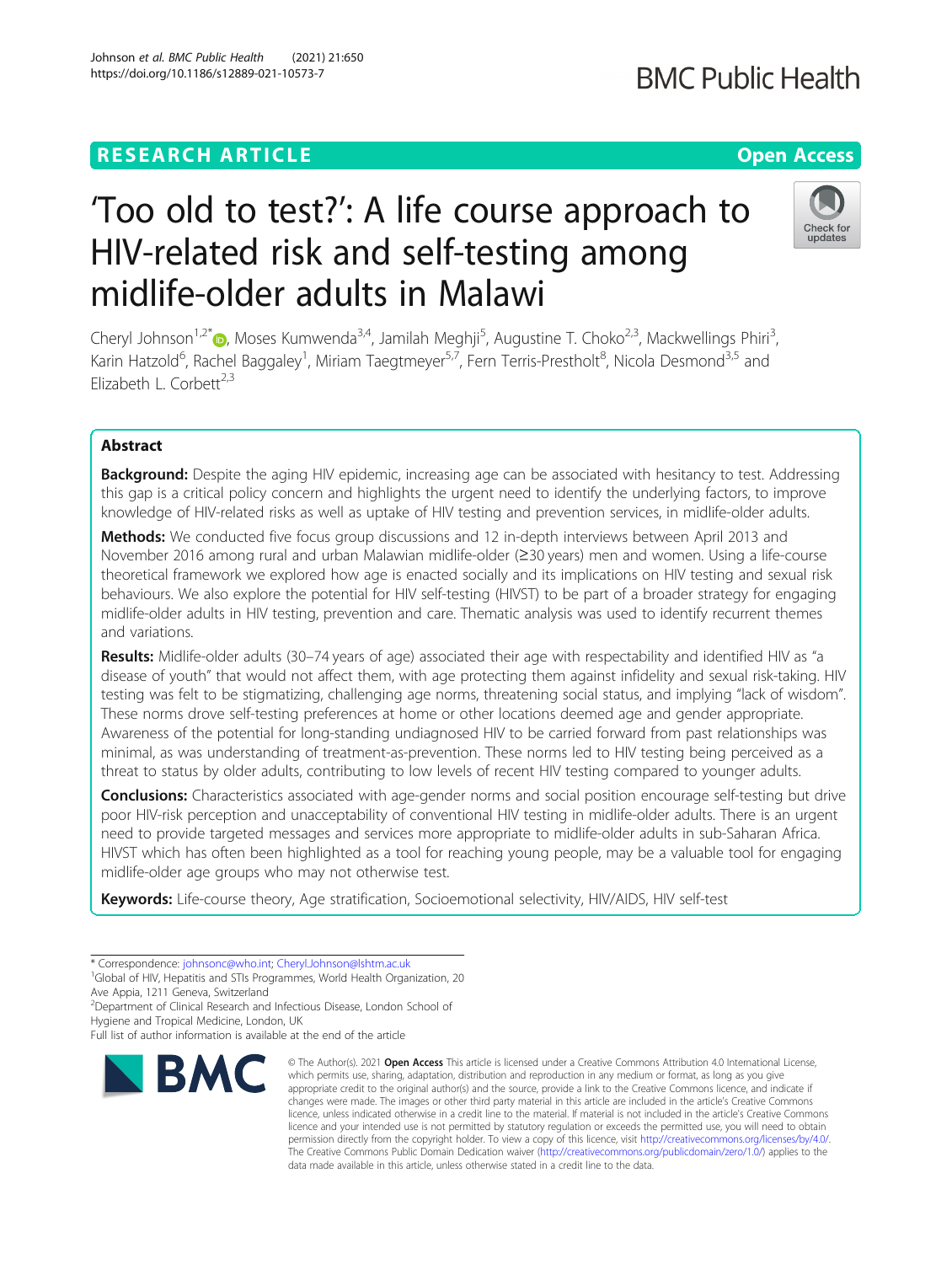## Background

Aging among people living with HIV (PLHIV) has attracted significant interest in recent years. While treatment scale-up has resulted in better quality and longer life, numbers of new infections are not declining, and indeed are increasing in older (> 50 years) adults [[1\]](#page-11-0). In sub-Saharan Africa, HIV prevalence among older men and undiagnosed infections are on the rise: in 2015, 50% of new HIV infections among men in sub-Saharan Africa were in 30–49 year olds [\[2,](#page-11-0) [3\]](#page-11-0). With the median age of PLHIV increasing every year [\[2](#page-11-0)], by 2030 approximately 73% of PLHIV will be over 50 years [[4\]](#page-11-0) with the vast majority in sub-Saharan Africa.

Low levels of recent HIV testing in midlife-older populations, generally  $\geq 30$  years of age, stand in contrast with the changing epidemic in southern Africa. In east and southern Africa – where 85% of all PLHIV are now aware of their status  $[1]$  $[1]$  – many midlife-older adults, especially men, have still never tested or not tested recently [[5](#page-11-0)]. Late diagnosis and initiation of treatment is common among midlife-older men, who prescribe to traditional views of masculinity and age which view accessing HIV services, including testing, as a threat to their position in community and family life  $[6, 7]$  $[6, 7]$  $[6, 7]$ . This trend among midlife-older men may also contribute to new infections in younger women in southern Africa where intergenerational relationships have been considered a key driver of the HIV epidemic [[8\]](#page-11-0). For midlifeolder women, some of whom no longer need antenatal or family planning services, access to and uptake of HIV testing declines considerably [\[9\]](#page-11-0). Declining concerns about unwanted pregnancy, together with minimal public awareness of changes in the demographics of the HIV epidemic  $[10, 11]$  $[10, 11]$  $[10, 11]$  $[10, 11]$ , may lead to greater willingness to engage in condomless sex with existing or new partners of unknown HIV status [\[12](#page-11-0)–[14\]](#page-11-0).

Despite increasing HIV prevalence, risk perception and perceived susceptibility to HIV is believed to be low in midlife-older age groups [[9,](#page-11-0) [15,](#page-11-0) [16](#page-11-0)]. Age-targeted health education and behaviour change campaigns in southern Africa remain focused on adolescents and young people (15–24 years) and have yet to be adapted for other age groups. As a result, in urban Malawi, only 42.8 and 66.7% of over-40-year-old men and women participated in the first year of community-based HIV self-testing (HIVST) distribution in 2012–13 and had an HIV prevalence of 22.5%. In contrast, during this same period, 89.3 and 100% of adolescent boys and girls aged 16–19 years participated with a lower HIV prevalence of 2.5% [\[17](#page-11-0)]. Since then, Malawi has scaled-up HIVST and youth continue to be a priority [\[18\]](#page-11-0).

Poor knowledge of their HIV risk and hesitancy to access HIV testing in the context of high prevalence and incidence among midlife-older men and women

undermine global efforts to achieve and maintain low HIV incidence by 2030. Addressing this gap is a critical policy concern and highlights the urgent need to identify the underlying factors, to improve knowledge of HIVrelated risks as well as uptake of HIV testing and prevention services, in midlife-older adults.

#### Theoretical framework

The life-course comprises the set of socially defined events and roles individuals enact over time [\[19](#page-12-0)]. Within the life-course, in addition to chronological age, aging is socially and historically constructed by different life events, experiences, and social expectations which shape individual behaviours, perceptions and attitudes [\[20](#page-12-0), [21](#page-12-0)]. These age constructs inform how individuals enact and cultures express "age" through different life stages, such as adulthood, midlife and elderhood, and their meaning in society [\[20,](#page-12-0) [22](#page-12-0)–[24\]](#page-12-0). Within these constructs culturallydominant ideals of achievement, respectability and status contribute to shared age-related identities [\[25\]](#page-12-0). Diversity of experiences informed by gender, power, class, place and time also influence and define multiple and continuous expressions of age within and across cultures [[26](#page-12-0)–[28\]](#page-12-0).

Studies in southern Africa have begun to apply lifecourse approaches to understanding HIV among older adults [[9,](#page-11-0) [16,](#page-11-0) [29](#page-12-0)–[35\]](#page-12-0). Findings have highlighted how age norms can make accessing HIV prevention, testing and care challenging. This is often due to concerns about loss of respect and age-related stigma and discrimination reflecting experiences from earlier times when treatment was not widely available. Age norms can also be gendered by traditional masculinities reducing HIV testing and ART initiation among older men [[7](#page-11-0)], or increased household and community responsibilities becoming a barrier to health services, including HIV testing, among older women [[12,](#page-11-0) [22](#page-12-0), [29](#page-12-0)].

The vast majority of studies continue to focus on aging as it relates to trends in HIV epidemiology, risk factors and issues following an HIV-positive diagnosis [\[10](#page-11-0), [11](#page-11-0), [15,](#page-11-0) [29,](#page-12-0) [36](#page-12-0)]. Framing the discussion around the lifecourse [[19](#page-12-0)], while also considering age and gender [[20](#page-12-0), [25\]](#page-12-0), contributes to the literature by examining the gendered construction of 'respectable' midlife-older age adult life in southern Africa, and how it influences perceptions of HIV-related risk and both conventional HIV testing and self-testing in urban and rural Malawi.

Here we explore perceptions of HIV risk and HIV testing among midlife-older men and women living in rural and urban Malawi following the introduction of HIVST. Drawing on theories of life-course [\[20](#page-12-0), [21](#page-12-0)] and performance of self in society  $[24]$  $[24]$  $[24]$ , we use qualitative methods to understand how social age is enacted and implications for HIV testing and sexual risk behaviours among midlife-older Malawians. We also explore the potential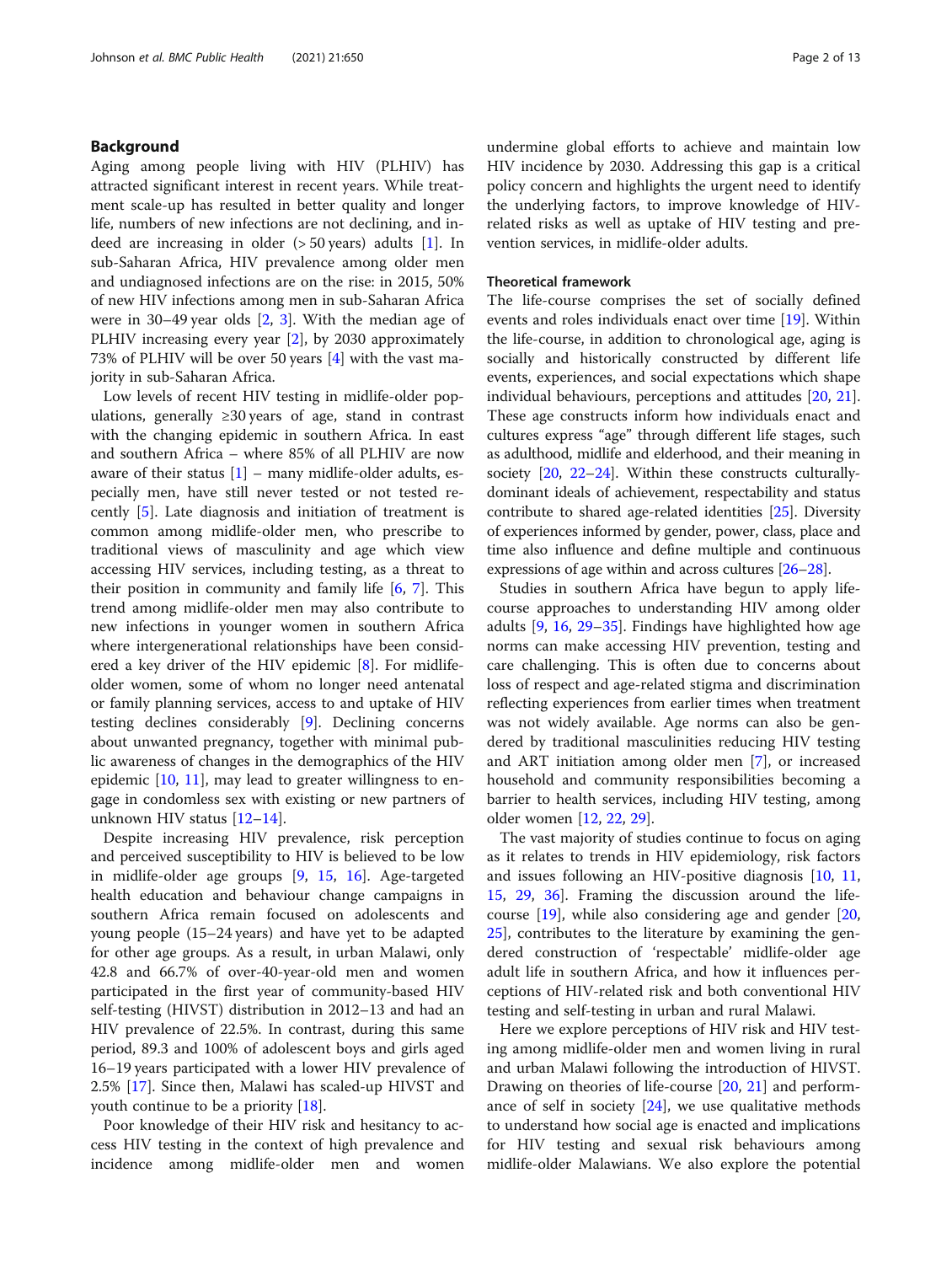for HIVST to be part of a broader strategy for engaging midlife-older adults in HIV testing, prevention and care.

#### Methods

This qualitative study was nested in two clusterrandomised trials of community-based HIVST, one (ISCTN02004005) in three high-density townships of Ndirande, Likhubula and Chilomoni in urban Blantyre and one (NCT02718274) in Manyenje and Nkoka villages in rural Blantyre, Malawi. Results, including uptake of HIVST by age and sex have been described elsewhere [[17,](#page-11-0) [18,](#page-11-0) [37](#page-12-0)]. Briefly, volunteers from intervention communities were trained as community-based distributors (CBDs) responsible for providing HIVST to their neighbours [\[17](#page-11-0), [38\]](#page-12-0). Distributors provided residents with pretest information, including a demonstration on how to use an oral HIVST kit (OraQuick HIV Self-Test, Ora-Sure Technologies, LLC, Bethlehem, PA, USA). Community members could self-test with a CBD or take a kit home to test later. All self-testers were informed by CBDs that they needed to confirm reactive results and where to access treatment. Disclosure of self-test results was not required, though many shared results with CBDs [\[17](#page-11-0), [18,](#page-11-0) [37\]](#page-12-0).

Five focus group discussions (FGDs)  $(n = 48)$  and 12 in-depth interviews (IDIs) were conducted between April 2013 and November 2016 in five HIVST intervention areas. Community residents were eligible for FGDs if 35 years or older, and IDIs if over 30 years. FGD and IDI participants were recruited prospectively, by liaising with CBDs. Participants were only engaged once for approximately 1 h and were provided transport and refreshments. FGDs included: two with both men and women cluster residents, two with women only, and one with community distributors only. FGDs ranged from 8 to 12 participants, including 48 participants in total. IDIs were limited to community members who had self-tested (Table [1\)](#page-3-0).

Community FGDs and IDIs explored personal experiences and community perceptions, including aspects of the life-course, such as: age and gender norms, social positions, as well as knowledge of HIV and treatment, risk perception, stigma, social harm, self-testing, relationships with distributors, and perceptions of barriers to testing. The distributor FGD explored their experiences offering HIVST to middle-aged and older community members, and perceived barriers to testing. Topic and interview guides are publicly available on the London School of Hygiene and Tropical Medicine (LSHTM) website [[39\]](#page-12-0). All participants in IDIs and FGDs were assured that information shared was confidential and identifiable information would not be shared. FGD participants were requested to maintain confidentiality related to discussion. All participants were anonymized and identifying information was de-linked using a unique study code prior to review and analysis. Unique participant study codes were only made accessible to the research team.

FGDs and IDIs were conducted in the local language (Chichewa) by three male field workers experienced in qualitative methods (MK, MP, and LK) and audio recorded. One field worker led each FGD and IDI. All field workers were trained, participated in development of interview guides and had extensive experience working in the community as qualitative researchers and were native speakers. All recordings were transcribed into Chichewa and then translated into English by trained personnel. Electronic data was stored in password protected servers (RedCap) and password protected computers. Paper-based data was kept in a locked cabinet which was only accessible to the research team.

Thematic content and framework analysis were conducted on FGD and IDI transcripts using a common coding framework developed under the STAR Initiative for data sorting and indexing. Transcripts were first read (CJ, JM, MK) and grouped by themes and then triangulated across participants by age, gender, HIV status and setting (urban or rural). Transcripts were read and reread in English and Chichewa, then coded themes were jointly re-reviewed to ensure consistency (CJ, MK). Following which, themes were extracted and used to refine the framework iteratively and inform the analysis that was software assisted by NVIVO 12 (QSR International Pty Ltd.). Study findings, from Self-Testing Africa (STAR) and HitTB, were then disseminated to local communities and the ministry of health. Individual participants, however, did not review results.

Ethical approval was obtained from LSHTM, and Malawi College of Medicine and Research and Ethics Committee (COMREC) (P011/10/1020). According to COMREC approved procedures, all participants were informed about the study and goals to evaluate HIVST. All literate participants provided written informed consent and all illiterate participants provided verbal witnessed informed consent and a thumb print. The study and presentation of results followed COREQ guidelines.

## Results

Community residents participating in the study were aged 30–74 years. Additional characteristics and key FGDs and IDIs quotes are summarised in Tables [1](#page-3-0) and [2](#page-4-0) in addition to select quotes which highlight key themes. Data presented, and findings were consistent. Supplementary information includes full summary of participant quotes (S[1\)](#page-11-0).

The main themes, using a life-course framework, identified that there were stages of *elderhood*, with midlifeolder age beginning around 30 to 35 years but mostly defined by respectable behaviour (e.g. low sexual activity,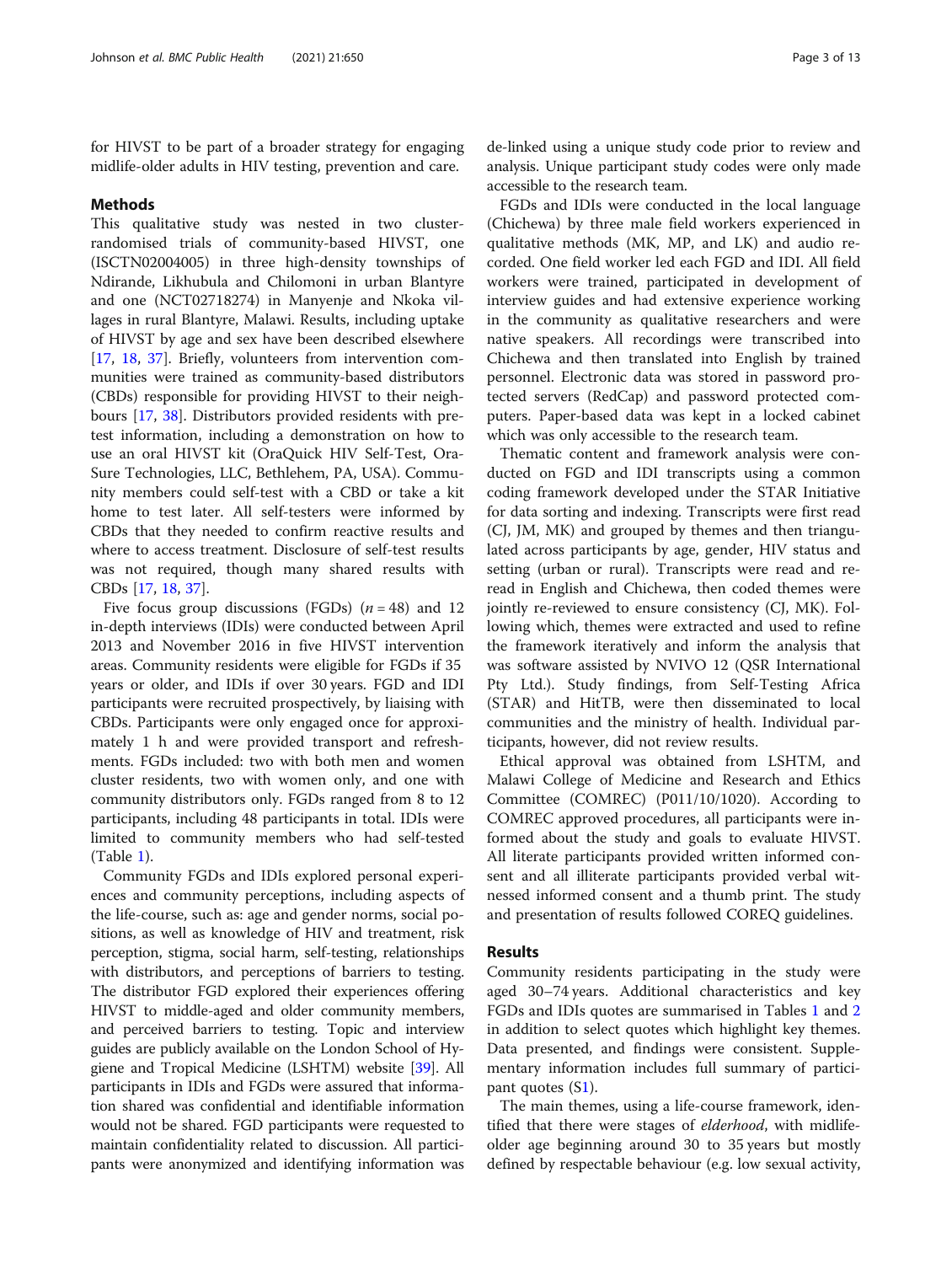## <span id="page-3-0"></span>Table 1 Demographic characteristics of community residents and distributors

|                                | FGD $(n = 4)$<br># of participants,<br>$n = 37$ | CBD FGD $(n = 1)$              | <b>IDI</b> $(n = 12)$          |
|--------------------------------|-------------------------------------------------|--------------------------------|--------------------------------|
|                                |                                                 | # of participants,<br>$n = 11$ | # of participants,<br>$n = 12$ |
| Sex                            |                                                 |                                |                                |
| Male                           | 9                                               | 6                              | 6                              |
| Female                         | 28                                              | 5                              | $\,$ 6 $\,$                    |
| Age (years)                    |                                                 |                                |                                |
| Median age                     | 39 years<br>(range: 35-74)                      | 33 years<br>(range: 24-61)     | 35 years<br>(range: 31-64)     |
| $< 35\,$                       | 0                                               | 7                              | 5                              |
| $35 - 49$                      | 34                                              | 3                              | 5                              |
| $50+$                          | $\overline{2}$                                  | $\mathbf{1}$                   | $\overline{2}$                 |
| Unknown                        | 1                                               | $\overline{0}$                 | $\mathbf 0$                    |
| <b>Education</b>               |                                                 |                                |                                |
| Adult literacy                 | $\mathbf{1}$                                    | 0                              | $\mathbf 0$                    |
| Primary incomplete or complete | 15                                              | 0                              | 7                              |
| Secondary school complete      | 0                                               | 9                              | $\overline{2}$                 |
| Some secondary education       | 21                                              | $\overline{2}$                 | 3                              |
| <b>Marital Status</b>          |                                                 |                                |                                |
| Married or living as married   | 23                                              |                                | 10                             |
| Widowed, separated or divorced | 14                                              |                                | $\mathbf{1}$                   |
| Never married                  | 0                                               |                                | 1                              |
| <b>HIV status</b>              |                                                 |                                |                                |
| HIV positive                   | 9                                               |                                | $\overline{2}$                 |
| HIV negative                   | 24                                              |                                | 10                             |
| Unknown                        | $\overline{4}$                                  |                                | $\mathsf{O}\xspace$            |
| <b>Ever tested</b>             |                                                 |                                |                                |
| Yes                            | 20                                              |                                | 8                              |
| No                             | 5                                               |                                | $\overline{4}$                 |
| Unknown                        | 12                                              |                                | $\mathbf 0$                    |
| Self-tested                    |                                                 |                                |                                |
| Yes                            | 32                                              |                                | 12                             |
| No                             | 5                                               |                                | $\mathbf 0$                    |

FGD Focus group discussion, CBD Community-based distributor, IDI In-depth Interview

fidelity), attributes (e.g. wisdom) and life events (e.g. marriage, number of children) (see Fig. [1\)](#page-6-0). Exploration of perceptions on HIV risk and HIV testing revealed views on respectable behaviour and age drove midlife-older adults to associate HIV with youth, but this reflected lack of knowledge and awareness of their own age-specific risks, including that HIV could have been acquired earlier and in previous relationships. The risk of sexual transmission at older ages was ignored: instead, there was a strong focus on non-sexual modes of transmission, implicitly considered more socially acceptable.

Because of their age, participants felt HIV testing could undermine their respectability, their roles and relationships in family and community life, and that health workers may stigmatize them if diagnosed with HIV. Learning one's HIV-positive status later in life was considered stressful and deemed unhelpful, particularly as knowledge of the full benefits of ART and its role in preventing further transmission among those virally suppressed was very limited. As a result, midlife-older adults often considered conventional HIV testing unacceptable. Conversely, HIVST was highly preferable, for its convenience and privacy,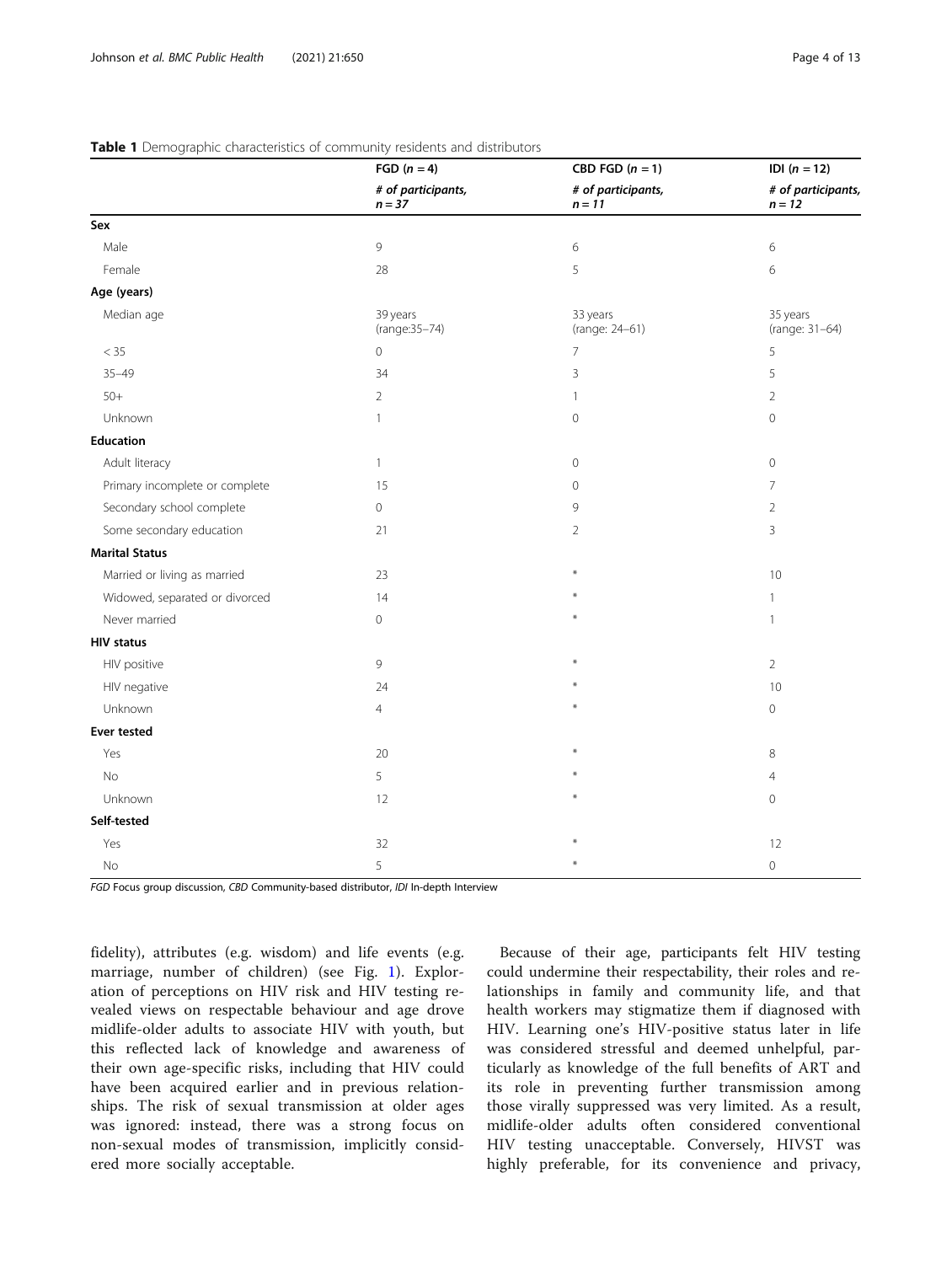<span id="page-4-0"></span>Table 2 Select community resident and distributor quotes on social position, HIV-related risks and HIV testing from focus group discussions and in-depth interviews across the life course

| Key themes                                                | #              | Participant quote                                                                                                                                                                                                                                                                                                                                                              | <b>Participant characteristics</b>                                         |
|-----------------------------------------------------------|----------------|--------------------------------------------------------------------------------------------------------------------------------------------------------------------------------------------------------------------------------------------------------------------------------------------------------------------------------------------------------------------------------|----------------------------------------------------------------------------|
| Defining age and midlife-older adulthood                  |                |                                                                                                                                                                                                                                                                                                                                                                                |                                                                            |
| Age as behaviour                                          | 1              | If your behaviour is not good  even a child thinks you are also a child.<br>While if a little child gives himself respect, some people also respect him as if<br>he is older.                                                                                                                                                                                                  | Community resident, 35-49<br>years, urban, focus group<br>discussion (FGD) |
|                                                           | $\overline{2}$ | The one who is looked at as an old person, is the one who follows the<br>advice that he has been given, because when an old person is told<br>something he follows the rules. The one whom we consider as a young<br>person, is the one who doesn't follow the advice that people give him.                                                                                    | Community resident, 35-49<br>years, urban, FGD                             |
|                                                           | 3              | We know a young person [by] their behaviour  it's like a prodigal life. They<br>drink a lot, smoke chamba, fornication is becoming rampant in the young<br>ones.                                                                                                                                                                                                               | Community resident, 35-49<br>years, urban, FGD                             |
| Social expectations and standing                          |                |                                                                                                                                                                                                                                                                                                                                                                                |                                                                            |
| HIV is a 'disease of<br>youth'                            | 4              | How could an elderly person like this be found with a disease like this? It<br>should have happened to the youth because they are the ones who 'run<br>faster' (are more active sexually).                                                                                                                                                                                     | Community resident, 35-49<br>years, urban, in-depth inter-<br>view (IDI)   |
|                                                           | 5              | [Older people] think there is no reason to go for testing because in their<br>time there was no HIV. HIV is a disease for people who were born after the<br>year 1985. They think the disease is not part of them as they were born and<br>grew up before the disease was discovered.                                                                                          | Community-based distributor<br>(CBD), 35-49 years, urban, FGD              |
|                                                           | 6              | Most people think AIDS is a disease for the youth, because old people are<br>the ones who give advice. If they are giving advice to the youth and then<br>they should also contract the virus, it becomes surprising. It makes people<br>ask a lot of questions.                                                                                                               | Community resident, 35-49<br>years, urban, FGD                             |
|                                                           | 7              | When an old person is looking at a young person, he thinks that a young<br>person has [HIV] in his body. But when a young person is looking at an old<br>person he is 100% sure that this old person does not have any [HIV] in his<br>body.                                                                                                                                   | Community resident, 35-49<br>years, urban, FGD                             |
| Risk perceptions in relation to modes of HIV transmission |                |                                                                                                                                                                                                                                                                                                                                                                                |                                                                            |
| Infidelity and trust                                      | 8              | No I don't have concerns, even though I am not in marriage but I have a<br>partner and I have trust in her.                                                                                                                                                                                                                                                                    | Community resident, < 35<br>years, rural, IDI                              |
|                                                           | 9              | You can say this is my wife and we are loving each other without knowing<br>that you are thinking differently.                                                                                                                                                                                                                                                                 | Community resident, 50+<br>years, rural, IDI                               |
|                                                           | 10             | [Interviewer: You had any perception of risk of HIV then before found positive<br>with self-testing?] Yes, because my husband had a relationship with a woman<br>who was HIV positive and she was on ARVs  My husband doesn't stop his<br>immoral behaviour.                                                                                                                   | Community resident, 35-49<br>years, rural, IDI                             |
| Non-sexual modes of<br>transmission                       | 11             | We explain to them that one can contract the virus through different ways. It<br>might be that you helped a certain person, or maybe you used something<br>sharp, and from nowhere you can easily contract the virus. Because of that,<br>they say 'I think that you are explaining well' and you will find that they get<br>tested.                                           | CBD, < 35 years, urban, FGD                                                |
|                                                           | 12             | I always have fear with barbershops that cant we get HIV? I just think that<br>because everyone use the same [shaving] machine.                                                                                                                                                                                                                                                | Community resident, 50+<br>years, rural, FGD                               |
|                                                           | 13             | I used bath soaps, so maybe through that I can have a concern [HIV risk].                                                                                                                                                                                                                                                                                                      | Community resident, 50+<br>years, rural, FGD                               |
| Consequences of HIV testing and diagnosis in later life   |                |                                                                                                                                                                                                                                                                                                                                                                                |                                                                            |
| Social and self-stigma                                    | 14             | If you go for HIV-testing people say you doubt yourself. They talk a lot saying<br>there is something making you go for testing. They don't look at it as if it's<br>just your decision, or it is because you listened to the counselling, or that<br>you wish yourself a better future. They think that maybe you have been<br>sleeping around or maybe you are getting sick. | Community resident, 35-49<br>years, urban, FGD                             |
|                                                           | 15             | Some older people ask us what will happen if they are found with the virus -<br>will they receive the drugs right here at home or from the hospital? They say<br>some people feel ashamed to go to the hospital and receive drugs, as there<br>will be a queue for such things.                                                                                                | Urban CBD, < 35 years, urban,<br>FGD                                       |
|                                                           | 16             | If an old person has been found with the virus, people tend to wonder                                                                                                                                                                                                                                                                                                          | Community resident, 35-49                                                  |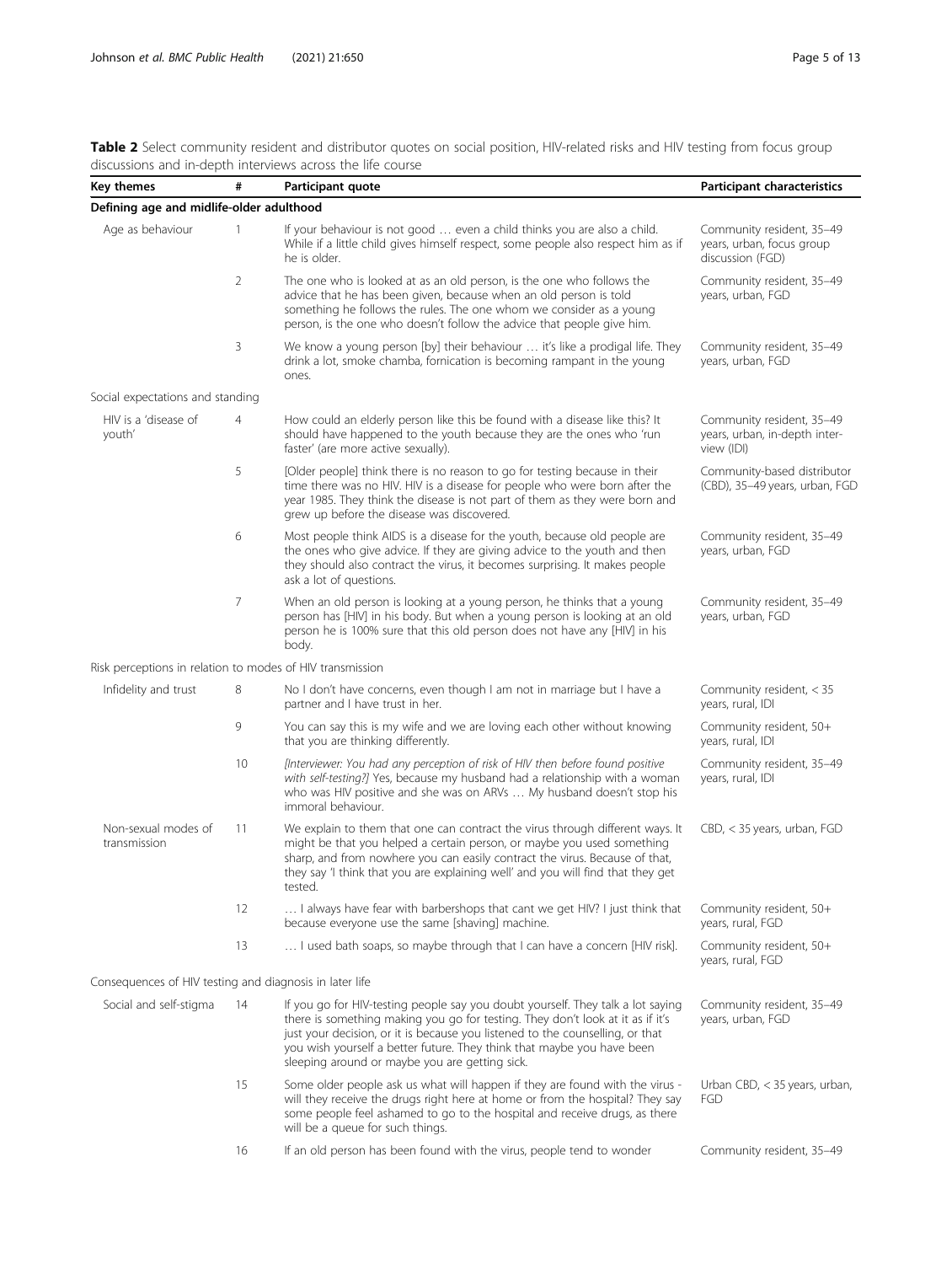| Key themes                                        | #  | Participant quote                                                                                                                                                                                                                                                                                                                                                                                                                                                                                              | Participant characteristics                    |
|---------------------------------------------------|----|----------------------------------------------------------------------------------------------------------------------------------------------------------------------------------------------------------------------------------------------------------------------------------------------------------------------------------------------------------------------------------------------------------------------------------------------------------------------------------------------------------------|------------------------------------------------|
|                                                   |    | saying "aah how come?" because it's like a young person is the one who is<br>very active in sexual activities. So how has this old man contracted the virus?<br>We look at those old people who contract HIV as if they lack wisdom.                                                                                                                                                                                                                                                                           | years, urban, FGD                              |
| Fatalism                                          | 17 | Some people say they are already dead when they test HIV positive, instead<br>of start to receive ARVs.                                                                                                                                                                                                                                                                                                                                                                                                        | Community resident, 50+<br>years, rural, IDI   |
|                                                   | 18 | Some older people say 'I have already grown up - what is remaining here is<br>just dying. Why should I go to test? Even if they will mend me, what will that<br>do for me?'                                                                                                                                                                                                                                                                                                                                    | Community resident, 50+<br>years, rural, FGD   |
| Condom use and<br>abstinence                      | 19 | Since that incident happened [both diagnosed with HIV], the community<br>health worker came and gave us condoms. That's what we are using now.<br>We are using condoms, apart from that we usually having sex once per week<br>or 2 weeks.                                                                                                                                                                                                                                                                     | Community resident, 35-49<br>years, rural, IDI |
|                                                   | 20 | Yes, we use [condoms]  We will continue. As for this unborn baby, [I am<br>protecting it through] the treatment I am receiving.                                                                                                                                                                                                                                                                                                                                                                                | Community resident, < 35<br>years, rural, IDI  |
| Perceptions and experiences with HIV self-testing |    |                                                                                                                                                                                                                                                                                                                                                                                                                                                                                                                |                                                |
| Ease of use and time<br>saving                    | 21 | Yes, I would recommend because the procedure is simple.                                                                                                                                                                                                                                                                                                                                                                                                                                                        | Community resident, < 35<br>years, rural, FGD  |
|                                                   | 22 | It was very simple to self-test, I just followed the instructions and managed<br>to test myself  I would recommend self-testing because we save time in-<br>stead of going to HTC [HIV testing and counselling] we do it ourselves at<br>home. When you think about time and cost, is better to use self-testing be-<br>cause you will do it while at home. Self-test and you don't waste your time,<br>while at HTC you need to travel and spend money for transport and you will<br>be tested by the doctor. | Community resident, < 35<br>years, rural, IDI  |
|                                                   | 23 | [Self-testing] at home - you can do that within 15 min while you are doing<br>other things at home, while testing at a facility it can take you over an hour.                                                                                                                                                                                                                                                                                                                                                  | Community resident, < 35<br>years, rural, IDI  |
|                                                   | 24 | Aah, I don't see any problems. I think there are only benefits because some<br>people are not comfortable to go to the health facility for testing. So it is<br>easier for them to use this method and know their status  Well, [when<br>testing HIV-positive with self-test], I just accepted and admitted it  If I live<br>in denial and be anxious it won't solve anything. I had to accept and follow<br>the counselling.                                                                                  | Community resident, < 35<br>years, rural, IDI  |
|                                                   | 25 | The test kit is a very good thing because you are able to read the results<br>yourself instantly. I believed the [positive] results  There is benefit because<br>it [self-testing] will bring trust and love to each other.                                                                                                                                                                                                                                                                                    | Community resident, 35-49<br>years, rural, IDI |
| Support during self-<br>testing                   | 26 | The counselling regarding the kit itself would be to highlight how the<br>apparatus works or how we can use it. After knowing how it works, then we<br>would be able to use it. The only assistance I would want is advice regarding<br>how to properly use the kit.                                                                                                                                                                                                                                           | Community resident, 35-49<br>years, rural, IDI |
|                                                   | 27 | [Without guidance and supervision] it [would] be difficult because you don't<br>even know how to open the pack. For other people they can be easily to<br>understand, while others it may be difficult for them, so to others might<br>bring confusion.                                                                                                                                                                                                                                                        | Community resident, 50+<br>years, rural, FGD   |
|                                                   | 28 | Old people prefer different things. Those who have reached 45 to 70 years<br>are the ones who test in our presence so that we should help them in<br>reading the results, and so you can explain the instructions to them properly.<br>But people who are 28 to 40 years like to test by themselves because they<br>know that may be their behaviour was not right at a certain time, and they<br>know it wouldn't be a problem to go to the hospital themselves.                                              | CBD, 35-49 years, urban, FGD                   |
| Partner self-testing experiences and perspectives |    |                                                                                                                                                                                                                                                                                                                                                                                                                                                                                                                |                                                |
| Family and couples<br>counselling                 | 29 | The best counselling should be provided as a couple, because they will<br>remind each other if one has forgotten.                                                                                                                                                                                                                                                                                                                                                                                              | Community resident, 50+<br>years, rural, IDI   |
|                                                   | 30 | Counselling given to a family as a whole is good because it gives an<br>opportunity for everyone to hear for himself  Especially [for] me and my<br>wife                                                                                                                                                                                                                                                                                                                                                       | Community resident, 35-49<br>years, rural, IDI |
| Give kit to partner                               | 31 | Yes, I would be very glad because me and my wife are one. So if that could<br>be the arrangement I believe she would be very glad to, because from the<br>very beginning she was the one who was encouraging me to go for blood                                                                                                                                                                                                                                                                                | Community resident, 35-49<br>years, rural, IDI |

Table 2 Select community resident and distributor quotes on social position, HIV-related risks and HIV testing from focus group discussions and in-depth interviews across the life course (Continued)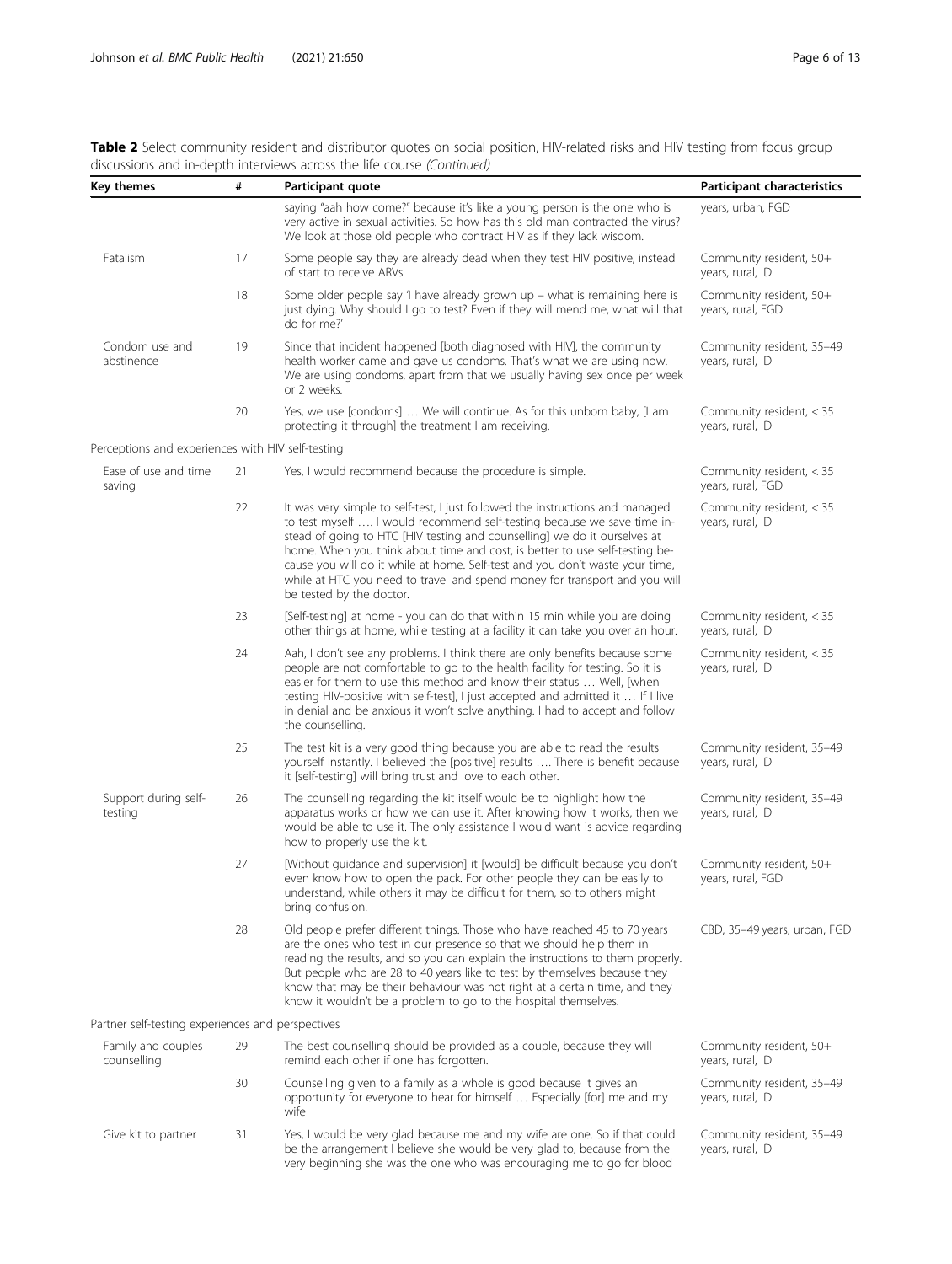| #   | Participant quote                                                                                                                                                                                                                                                                        | <b>Participant characteristics</b>                    |
|-----|------------------------------------------------------------------------------------------------------------------------------------------------------------------------------------------------------------------------------------------------------------------------------------------|-------------------------------------------------------|
|     | testing. With this kit, my wife would also be able to test herself.                                                                                                                                                                                                                      |                                                       |
| 32  | I found myself to be HIV positive together with my husband. [Before] we had<br>plans to go for testing, so we took self-testing together as an advantage to<br>us, [and] we accepted the results  There is benefit because it [self-testing]<br>will bring trust and love to each other. | Community resident, 35-49<br>years, rural, IDI        |
|     |                                                                                                                                                                                                                                                                                          |                                                       |
| -33 | Old people are stubborn to hear any advice from children. They don't believe<br>these children. They look at themselves as old people who have more<br>wisdom. So, if a young counsellor goes to such a person, will they listen to<br>him?                                              | Community resident, 35-49<br>years, urban, FGD        |
| 34  | [Interviewer: Who should distribute self-test kits in terms of age and sex?]<br>Anyone, as long as the person is trust worthy.                                                                                                                                                           | Community resident, 35-49<br>years, urban, IDI        |
| 35  | Maybe your child will be conducting a test on me. I am an old person.                                                                                                                                                                                                                    | Community resident, 50+<br>years, urban, FGD          |
|     |                                                                                                                                                                                                                                                                                          | Preferences for future distribution of self-test kits |

<span id="page-6-0"></span>Table 2 Select community resident and distributor quotes on social position, HIV-related risks and HIV testing from focus group discussions and in-depth interviews across the life course (Continued)

especially through door-to-door distribution, though there were differences by age and sex.

Figure 1 illustrates emerging themes within a life course approach with variation by age and gender among 'respectable midlife-older adults' in urban and rural Malawi.

## Defining age and midlife-older adulthood

Participants drew from a range of norms and attributes to define elderhood and the start of midlife-older age in Malawi. While some focused on chronological age, with midlife-older age starting between 30 and 35 years, most defined this period by attributes and experiences [\[20](#page-12-0)],



Fig. 1 Example of perceptions of social positions, HIV-related risk and HIV testing by social age and gender among 'respectable midlife-older adults in urban and rural Malawi. This figure is illustrative using three examples of age stratification-life course variation by gender among midlife-older adults in urban and rural Malawi: (1) Social positions of older women as custodians of health in the family is related to women's representation of HIV risk, such as caring for sick relatives and burial rituals which are considered their responsibility and so, represent a 'respectable' risk that can be acknowledged openly; (2) Social positions of respect and being leaders in the community relates to midlife-older adults perceptions that testing is inappropriate for their age this HIV risks resulting in the "othering" of HIV-related risk behaviours as those which are contrary to characteristics of midlife-older adults; and (3) Social positions among older women as faithful and trustworthy relates to men's views that they are low risk, and because of their lack of knowledge about HIV serodiscordancy among couples, they do not think they need HIV testing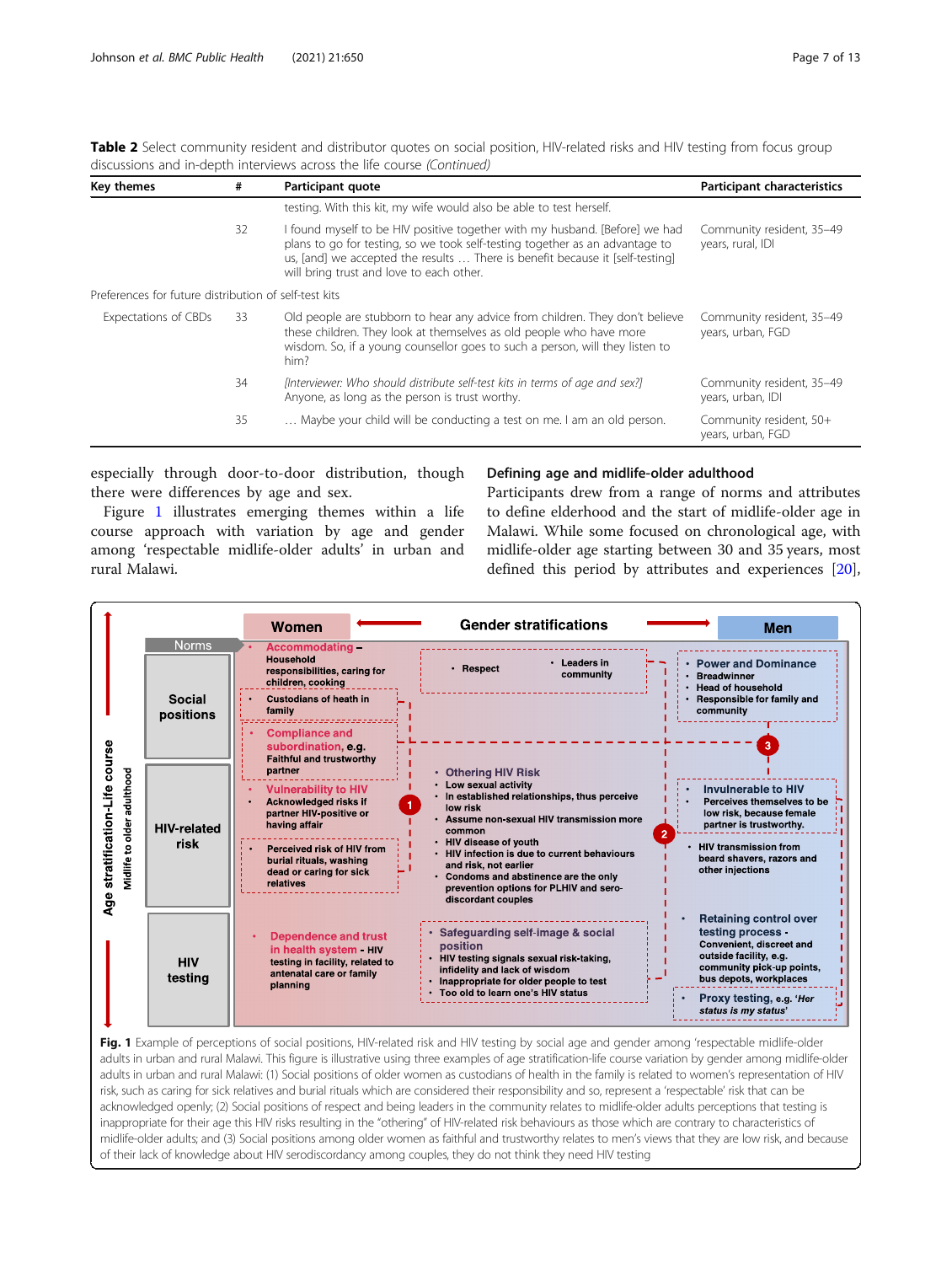including the start of declining health or loss of strength, increased wisdom, respectable behaviour, major life events and increased responsibilities (e.g. marriage, parenthood). Because of this, many acknowledged that youth could be treated as "older", based on marriage and through being compliant and respectable. Whereas those engaged in 'bad' or 'unwise' behaviours were considered "childish" at any age (Table [2,](#page-4-0) quotes  $(Q)$  1–3).

The one who is looked at as an old person, is the one who follows the advice that he has been given, because when an old person is told something he follows the rules. The one whom we consider as a young person, is the one who doesn't follow the advice that people give him. – Community resident, 35-49 years, urban, FGD

Participants voiced disapproval however when life events challenged life-course norms, such as older men leaving families and children, or pregnancy among young girls and older women.

#### Midlife social positions and sexuality

Gender roles and responsibilities continued to follow traditional heteronormative dichotomies of men as head-of-household and women caring for the household and community. With age, both midlife-older adults, especially women, were expected to become more responsible, with diminishing sexual activity and infidelity. Being faithful and trustworthy was considered important for both genders, although most commonly described as a 'mature' female trait.

Older participants described themselves as 'less sexually active', more likely to be married, and less likely to have many partners. Indeed, having a 'highly active sex drive' in later life was considered socially unacceptable (Q4).

How could an elderly person like this be found with a disease like this? It should have happened to the youth because they are the ones who 'run faster' (are more active sexually). – Community resident, 35-49 years, urban, IDI

Risk perceptions in relation to modes of HIV transmission Men and women felt that only youth were affected by HIV, and midlife-older adults were at low risk (Q7). Sexual risk was discussed purely in the context of current behaviour, without acknowledging that a recent HIV diagnosis could reflect infection acquired years earlier.

When an old person is looking at a young person, he thinks that a young person has [HIV] in his body. But when a young person is looking at an old person he is 100% sure that this old person does not have any [HIV] in his body. – Community resident, 35-49 years, urban, FGD

Infidelity by oneself or one's partner was an acknowledged risk for acquiring HIV within both urban and rural communities. Few participants however were willing to acknowledge this as a risk within their own relationship. Men spoke more frequently and openly about infidelity, including hinting of doubts about their partner, but still rated themselves as being at low risk. The exception was when a partner was known to be HIVpositive or was known to have had an affair with someone known to be HIV-positive (Q10).

[Interviewer: You had any perception of risk of HIV then, before found positive with self-testing?] Yes, because my husband had a relationship with a woman who was HIV positive and she was on ARVs … My husband doesn't stop his immoral behaviour. – Community resident, 35-49 years, rural, IDI

While sexual transmission of HIV was acknowledged, midlife-older adults strongly emphasised non-sexual modes of transmission as a reason for older adults to worry about HIV and to consider HIV-testing. This reflected stated age norms of sexual inactivity, marriage, fidelity and respectability assigned to those considered older. Women in both rural and urban areas expressed concern about acquiring HIV through caring for the sick and bathing the dead. Routinely sharing items was another concern cited by both men and women, and including beard shavers, razors, soap and needles used for removing thorns. For CBDs, emphasising non-sexual routes of transmission provided a socially acceptable way of promoting HIVST amongst midlife-older adults, avoiding detailed discussions about sex which made participants less comfortable (Q11).

We explain to them that one can contract the virus through different ways. It might be that you helped a certain person, or maybe you used something sharp, and from nowhere you can easily contract the virus. Because of that, they say 'I think that you are explaining well' and you will find that they get tested. –CBD, < 35 years, urban, FGD

## Consequences of HIV testing and diagnosis in later life

Midlife-older adults considered themselves to be more subject to HIV stigma and at greater risk of losing social standing than younger people if diagnosed with HIV, or even if seen to be testing. They anticipated being considered 'childish', mocked and laughed at if diagnosed HIV-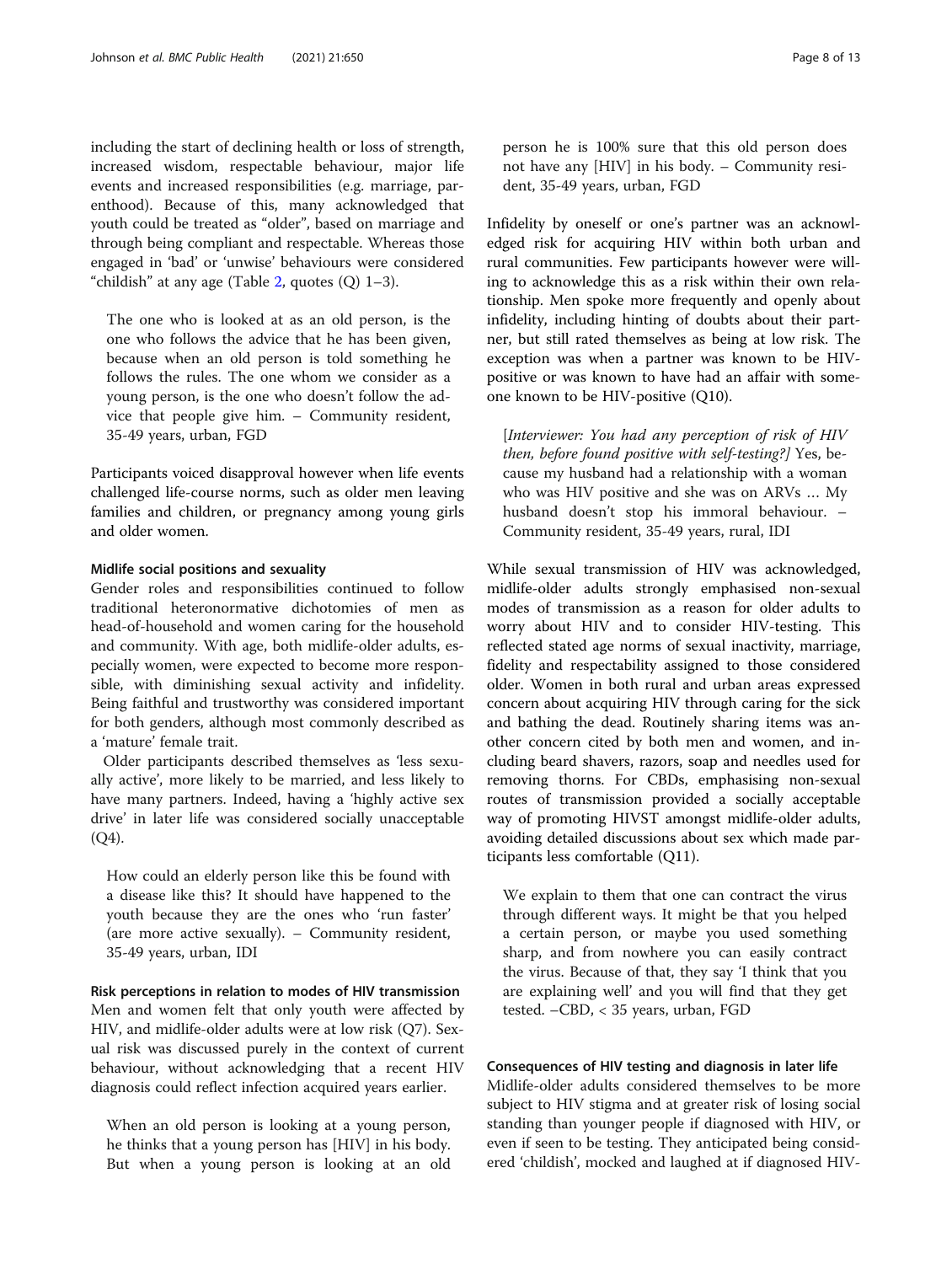positive, and that their diagnosis would be interpreted as a 'lack of wisdom' and sexual impropriety (Q14–16).

We look at those old people who contract HIV as if they lack wisdom. – Community resident, 35-49 years, urban, FGD

The extent to which these concerns were justifiable, and from what age, however, was unclear: for instance, neither of the two married women in their 30s who disclosed that they were diagnosed with HIV through selftesting experienced any negative reactions (Q24–25).

Awareness of HIV was considered psychologically stressful, with some older adults considering themselves to be "already finished" with little to gain from learning their HIV status. ART was considered beneficial to health by all, although sometimes difficult to access. And there was little evidence of awareness of treatmentas-prevention, with newly diagnosed participants instead stating intent to use condoms or practice sexual abstinence with their spouse (Q17; Q19).

Some older people say 'I have already grown up – what is remaining here is just dying. Why should I go to test? Even if they will mend [treat] me, what will that do for me?' – Community resident, 50+ years, urban, FGD

Since that incident happened [both diagnosed with HIV], the community health worker came and gave us condoms. That's what we are using now. We are using condoms, apart from that we usually having sex once per week or two weeks. – Community resident, 35-49 years, rural, IDI

In this context, testing for HIV was considered stigmatizing for older adults as there was widespread belief that wanting to test would be interpreted as evidence of recent infidelity or sexual risk-taking and that testing HIVpositive would only be harmful. The need for complete confidentiality was stressed for the act of testing, as well as the results, with caution expressed even for homebased or community programmes visible to family and neighbours even though participants recognised that those testing HIV-positive would inevitably lose all confidentiality as soon as they were seen to be attending their local ART clinic.

### Experiences and concerns relating to self-testing

Community-based HIVST, with support and guidance from a CBD and the option to give a kit to a partner, was considered to have many advantages for midlifeolder adults, addressing their concerns by providing confidentiality and stigma, as well as convenience. Older

participants desired more support compared to younger participants while self-testing, which was confirmed by CBDs (Q26–28).

Old people prefer different things. Those who have reached 45 to 70 years are the ones who test in our presence so that we should help them in reading the results, and so you can explain the instructions to them properly. – CBD, 35-49 years, urban, FGD

Being able to give an HIVST kit to a partner or self-test with a spouse, having decided and received information and counselling together, was considered advantageous by midlife-older adults (Q29–32).

I found myself to be HIV positive together with my husband. [Before] we had plans to go for testing, so we took self-testing together as an advantage to us, [and] we accepted the results ... There is benefit because it [self-testing] will bring trust and love to each other. – Community resident, 35-49 years, rural, IDI

Neither gender, however, liked the idea of having a selftest kit imposed on them by their partner via "secondary distribution", reflecting themes of HIV testing undermining social position, as well as questioning one's elderhood by doubting their fidelity.

Concerns about risks posed to the community by HIVST were negligible for all age-groups, with anticipated benefits considered to outweigh harms. No social harm was reported by participants who all previously self-tested, including two women who disclosed that they were diagnosed with HIV through self-testing.

## Future service delivery preferences for self-testing

Many urban participants considered younger CBDs inappropriate for older community members, being unable to discuss personal issues and unlikely to be persuasive (Q33; Q35). However, older participants in rural settings prioritized trustworthiness over age or sex of distributors (Q34).

[Interviewer: Who should distribute self-test kits in terms of age and sex?] Anyone, as long as the person is trustworthy. – Community resident, 35-49 years, urban, IDI

This reinforced views that chronological age alone is not important, but that respectable behaviours and experience can also define what is considered "older".

Acceptable alternatives to door-to-door distribution varied by age and gender, with women in their 30s suggesting outreach linked to antenatal and family-planning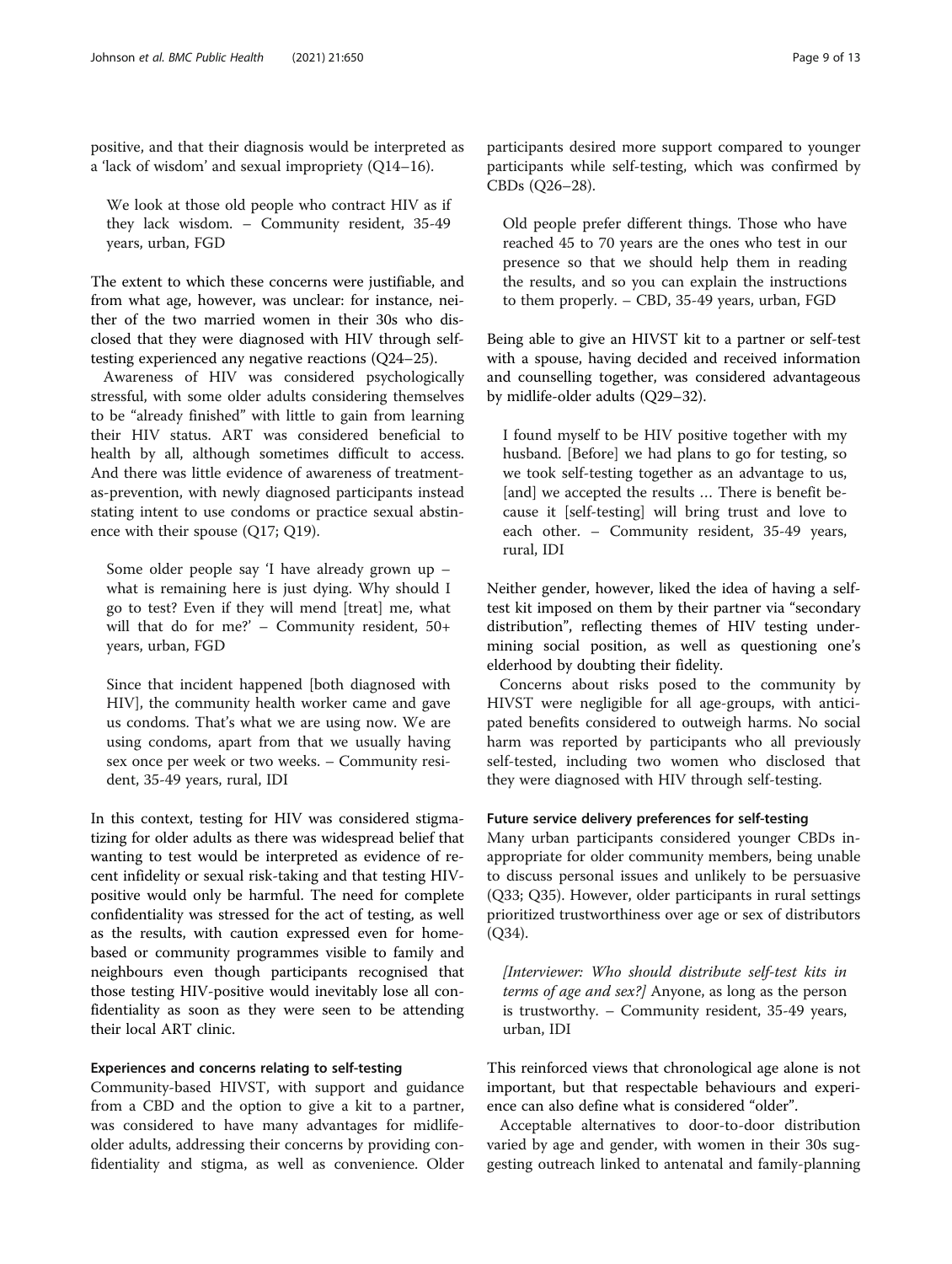clinics, older women suggesting health facilities, and older men preferring fixed community collection points, workplaces or bus depots. These preferences aligned closely with perceptions of what was deemed age-gender appropriate.

Views on linkage post-HIVST did not appear to vary by age or gender, but some participants strongly preferred face-to-face post-test support. Following HIVST, having accompaniment from a relative or health worker or a referral slip (as in the study) was considered useful. Few other tools and approaches to support linkage were suggested.

## **Discussion**

Our study has applied the life course approach [\[20\]](#page-12-0) to understand how midlife-older age (≥30 years) is defined and culturally expressed by Malawians not only as chronological age, but through social and gender norms and attributes which focus on what is considered respectable behaviour. These norms, coupled with limited awareness of the changes in the HIV epidemic, including high HIV prevalence in their age-group and treatment as prevention, result in low HIV-risk perception among older men and women in Malawi. Such findings support previous studies that have highlighted barriers and challenges with reaching older populations with HIV testing, prevention and treatment services in southern Africa [[12,](#page-11-0) [22,](#page-12-0) [29](#page-12-0)].

Age norms defining midlife-older adulthood drove views that conventional HIV testing later in life is disreputable and unacceptable, implying infidelity, sexual risk-taking and a lack of wisdom that, if discovered, would threaten social position in family and community life. Socioemotional selectivity [[40\]](#page-12-0) was observed among older adults who highlighted concerns about stigmatising reactions, and that an HIV-positive diagnosis was too stressful and unhelpful. Awareness of the potential for long-standing undiagnosed HIV to be carried forward from past relationships was minimal, as was understanding of treatment-as-prevention. These norms led to HIV testing being perceived as a threat to status by older-adults, and likely drives the low levels of recent HIV testing in midlife-older adults [[10](#page-11-0), [15\]](#page-11-0), as well as lower uptake of early introduction of HIVST in Malawi [[17\]](#page-11-0), compared to younger adults.

There is urgent need to communicate the changing epidemiology of HIV, and provide supportive HIV testing and prevention efforts, to midlife-older African adults, given their substantial underappreciation of personal risks, especially among + 35 year old men where HIV prevalence and new infections now exceeds younger age groups [[1,](#page-11-0) [3\]](#page-11-0). Communicating the importance of condom use later in life, as well as how being on ART

and maintaining viral suppression prevents transmission to sexual partners should be prioritized.

Older participants expressed marked preference for access to HIVST over other testing modalities, similar to younger age groups [[17](#page-11-0), [18,](#page-11-0) [41](#page-12-0)]. HIVST delivered at home, with an additional kit for a partner was generally acceptable among midlife-older adults, addressing concerns about being seen testing; though support in the testing process was needed.

Age and gender norms of what is 'respectable' for midlife and older adults emerged as key issues affecting HIV risk perceptions, knowledge and acceptability of HIV testing services. As previously reported [[9,](#page-11-0) [16](#page-11-0), [42,](#page-12-0) [43](#page-12-0)], the role and responsibility of women increased with age, including expectations of fidelity, being a caregiver and keeping the family healthy and HIV-negative. These preconceptions led many older men and women in established relationships to perceive their HIV risk to be low. Middle-aged and older adults strongly held the view that only young people could be affected because 'mature adults' were less sexually active, less susceptible to infidelity and had fewer partners.

This belief starkly contrasts with current epidemiological data [\[3](#page-11-0), [31](#page-12-0)], but reflects cultural expectations of midlife and older Malawians, as well as gendered views of HIV, and early experiences and messages dating back to when HIV was first recognized in African societies [[44\]](#page-12-0) at which time HIV services and messages focused on reaching women and young people because of elevated risk. Such focus may have inadvertently reinforced views of low risk perception among older age groups, especially men, and undermined messages on the importance of testing and HIV prevention more broadly. These views, as well as limited knowledge of the full benefits of ART, emerged as key drivers of the concerns about potential stigma and social consequences of accessing HIV testing among older adults. The evidence on how to deliver effective HIV interventions and messages for older adults is limited  $[23, 45]$  $[23, 45]$  $[23, 45]$  $[23, 45]$ . Further implementation research is needed to identify and scale-up messages and methods that effectively address sexual risk behaviour and HIV-related risks amongst midlife-older adults.

Our findings support HIVST as a useful tool for reaching midlife-older adults. The very same gender and social norms that drove low-risk perception and poor acceptability of HIV testing among mature adults, also drive preferences for self-testing. The feeling that testing at health facilities was too stigmatizing, costly and time consuming for older adults mirrored their stated preferences for self-testing because of its discretion and ease. While there was some variation, older adults preferred door-to-door HIVST, with an extra kit for a partner. Distribution by older providers, or those considered respectable, was often preferred. Acceptable HIVST kit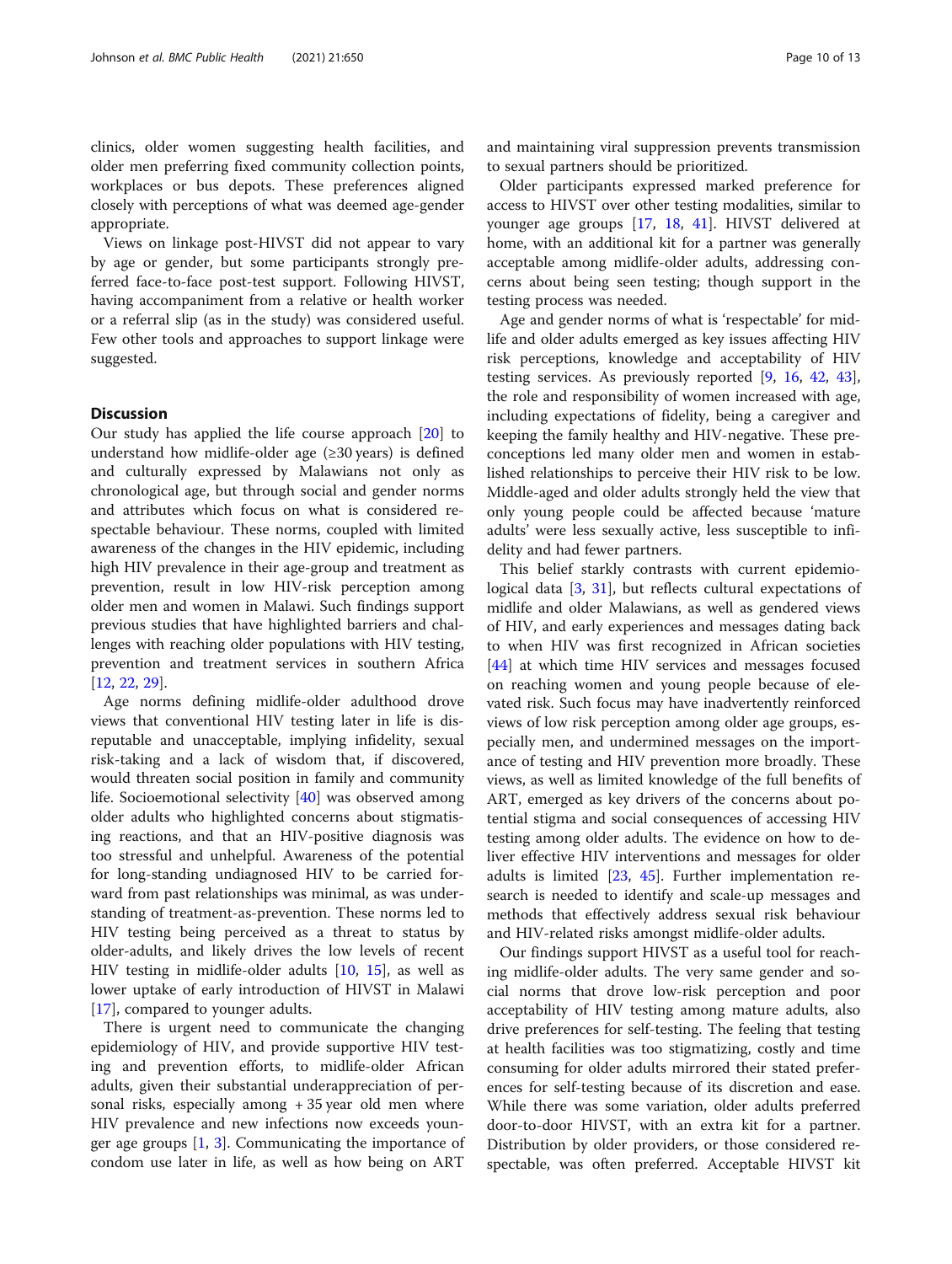access points varied by age and gender, defaulting to social positions and settings deemed gender appropriate (i.e. discreet collection points or workplace for older men and clinics for older women). Given the COVID-19 context, offering HIVST for midlife-older adults may also be increasingly advantageous to decongest health facilities and maintain essential services for those with potential risk factors that might lead to more serious disease in older populations.

Partner self-testing was viewed positively by all participants. Having an established social role and relationship was linked to this view, as well as having few concerns about harm in midlife-older adults. However, while individuals were inclined to give a self-test to a spouse, none stated they wanted to receive a kit from their partner. These findings further reinforce earlier reports showing both preference for giving a partner a kit  $[42]$ , while receiving a kit is undesirable [[46\]](#page-12-0). Considering continued reports of acceptability and high uptake of partner selftesting among men and women  $[47, 48]$  $[47, 48]$  $[47, 48]$  $[47, 48]$  $[47, 48]$ , the lack of a stated preferences for receiving a kit from a partner is likely associated with socioemotional selectivity [[27,](#page-12-0) [40](#page-12-0)] and avoiding undesirable relationship concerns, such as infidelity.

Future programmes should consider these preferences, and social and cultural norms of midlife-older adults, when planning HIVST, as well as broader HIV testing, implementation. Greater efforts however are still needed to reorient how age norms affect HIV risk and testing. Strategies including use of older providers and community workers who can provide support and instructions on how to self-test should be considered, as well as ambassadors who can align HIV prevention and testing behaviours with increasing respectability, health and responsibility among those who are older, and integrating HIV testing for older age groups as part of testing for non-communicable diseases [[9,](#page-11-0) [16](#page-11-0)]. Information and counselling messages on the full benefits of treatment, particularly treatment as prevention are critical and may reduce some of the fear and stress of an HIV-positive diagnosis which inhibits testing later in life. Additional outreach strategies using traditional media, e.g. newspaper, radios, and village networks may be important as opposed to social media and other technologies being utilised to reach young people.

Our study has several limitations. First, although our study aimed to include a range of adults aged over 30 years, Malawi has a young population, with only 4 and 20%, respectively, aged over 50 and 35 years, as is reflected in our median age of participants of 41 years [[49\]](#page-12-0). This does mean that our findings primarily concern social norms amongst middle-aged rather than olderaged Malawians and may not generalise to countries with markedly different population age-structures. Second, our findings under-represent the views of those who declined HIVST, many of whom may have been older. Third, we conducted qualitative studies within the context of broader cluster-randomised trials that primarily delivered door-to-door HIVST. Therefore, preferences on HIVST may have included more general preferences for door-to-door and community-based HIV testing. Fourth, because more women were recruited into the study, and that there was not a male only FGD, the views of men may be under-represented. Lastly, it is possible that a young male data collection team (age < 35 years) may have influenced the quality of data collected especially from women and older participants. However, the experience of the team and support from senior qualitative researchers (ND) helped overcome this challenge.

## **Conclusions**

Age and gender norms are important drivers of HIV risk perception and HIV testing uptake during midlife-older adulthood. Using the life-course approach we highlight how age and gender norms contribute to poor uptake of conventional HIV testing by middle-aged or older individuals, as well as preferences for future self-testing in Malawi. With changes in HIV epidemiology, the increasing ease of access to ART and new HIV testing options (such as HIVST), there is an urgent need to provide targeted messages and services more appropriate to this age-group in sub-Saharan Africa. These messages need to include information on HIV risk and the importance of condoms later in life, as well as education on the benefits of ART including that PLHIV on ART who maintain viral suppression will not transmit HIV to their partners.

Despite concerns that HIV testing in facilities would be viewed as disreputable and undermine the current and future social status of midlife-older adults, HIVST appeared to provide a safe and acceptable alternative for mature adults to test, without challenging social age or gender expectations. While door-to-door, with an extra kit for a partner and support for the self-testing, continues to be preferred by middle-aged and older adults, additional service delivery approaches were considered age-gender appropriate (i.e. clinics for women, discreet community collection points and workplaces for men). Future programmes should consider these preferences as they plan HIV testing services, including HIVST scaleup, among midlife and older adults.

#### Abbreviations

CBD: Community-based distributors; COMREC: College of Medicine and Research and Ethics Committee; FGD: Focus group discussions; HIVST: HIV self-testing; IDI: In-depth Interviews; LSHTM: London School of Hygiene and Tropical Medicine; PLHIV: People living with HIV; Q: Quote; STAR: Self-Testing Africa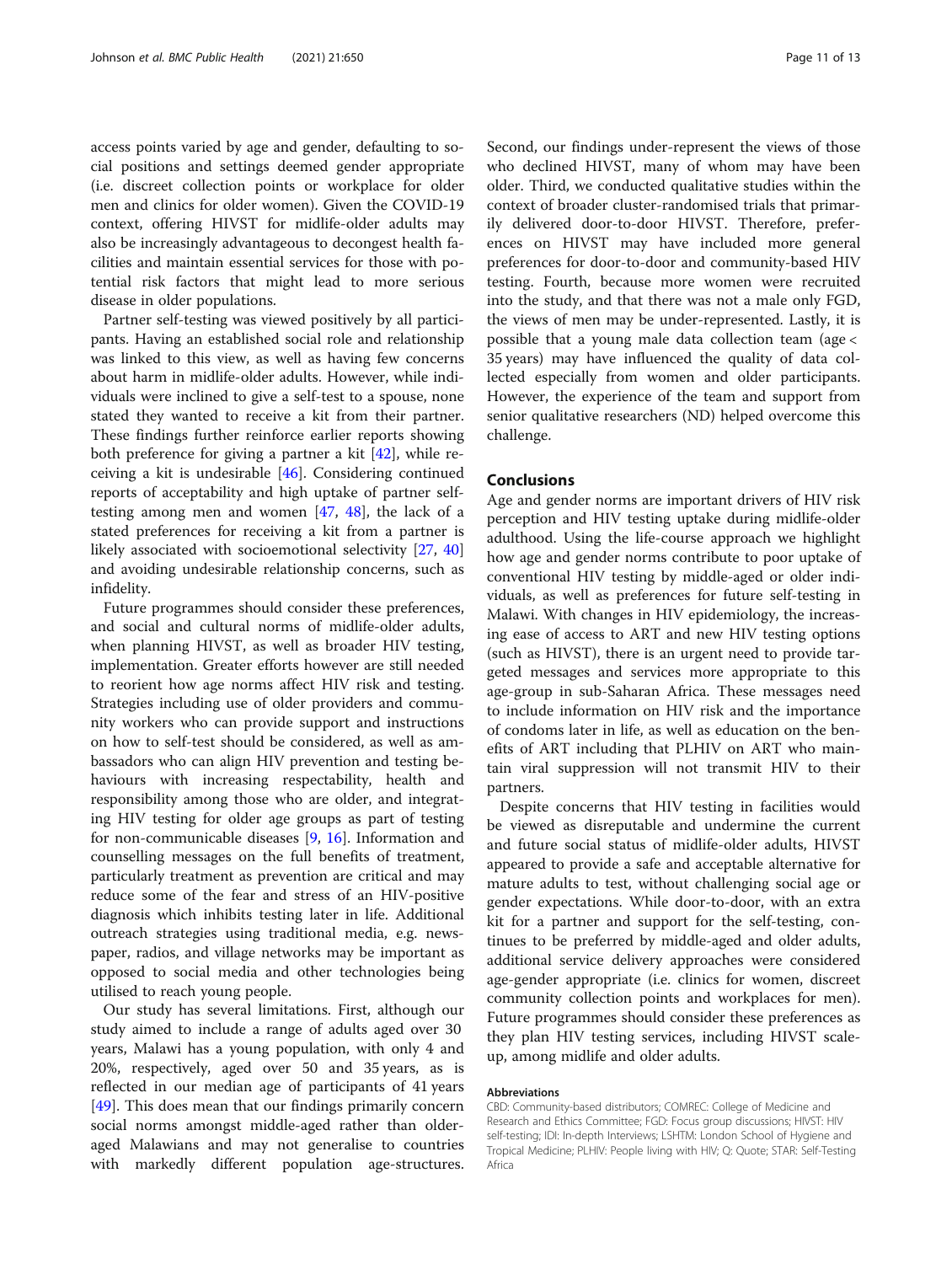## <span id="page-11-0"></span>Supplementary Information

The online version contains supplementary material available at [https://doi.](https://doi.org/10.1186/s12889-021-10573-7) [org/10.1186/s12889-021-10573-7.](https://doi.org/10.1186/s12889-021-10573-7)

Additional file 1: Table S1. Detailed summary of participant quotes from focus group discussions and in-depth interviews across the life course.

#### Acknowledgements

We thank the volunteers who took part in the study, the translation and transcription team at Malawi Liverpool-Wellcome Trust and Lusungu Kayira for her contribution during data collection.

#### Authors' contributions

CJ, MK, ELC, ND, MT and JM led on manuscript preparation, data analysis and interpretation. MK and MP contributed to data collection. ND and ELC designed the study. AC, RB, FTP, and KH also provided technical input and contributed to the manuscript. All author(s) read and approved the final manuscript.

#### Funding

The study was funded by a Wellcome Trust Senior Research Fellowship in Clinical Science to ELC (grant number: WT091769) and by Unitaid under the STAR Initiative (NCT02718274). The funder had no role in the design of the study and collection, analysis, and interpretation of data or in writing the manuscript.

#### Availability of data and materials

As agreed in the LSHTM, and Malawi College of Medicine and Research and Ethics Committee (COMREC) ethics approval and research protocol, qualitative interview transcripts and the corresponding anonymised NVivo file are only visible to the direct research team, and are not publicly available.

#### **Declarations**

#### Ethics approval and consent to participate

All data collection procedures were approved by LSHTM, and Malawi College of Medicine and Research and Ethics Committee (COMREC) (P011/10/1020). According to COMREC approved procedures, all literate participants provided witnessed written informed consent and all literate participants provided or witnessed verbal informed consent. Witnessed verbal consent procedures included a research assistant reading information contained in the study information sheet to both the participant and witness. If a potential research participant showed willingness to participate, we were required to obtain a thumbprint from the participant and a signature from a participant's witness.

## Consent for publication

Individual-level data not presented. Not applicable.

#### Competing interests

The authors declare that they have no conflict of interest. The contents in this article are those of the authors and do not necessarily reflect the view of the World Health Organization.

#### Author details

<sup>1</sup>Global of HIV, Hepatitis and STIs Programmes, World Health Organization, 20 Ave Appia, 1211 Geneva, Switzerland. <sup>2</sup>Department of Clinical Research and Infectious Disease, London School of Hygiene and Tropical Medicine, London, UK. <sup>3</sup>Malawi Liverpool Wellcome Trust, HIV/TB Group, Blantyre, Malawi. <sup>4</sup>Helse Nord TB Initiative, College of Medicine, Blantyre, Malawi.<br><sup>5</sup>Dopartment of Clinical Sciences, Liverpool School of Tropical Medicine <sup>5</sup>Department of Clinical Sciences, Liverpool School of Tropical Medicine, Liverpool, UK. <sup>6</sup>Population Services International, Johannesburg, South Africa.<br><sup>7</sup>Tropical Infectious Diseases Unit, Poval Liverpool University Herpital Tropical Infectious Diseases Unit, Royal Liverpool University Hospital, Liverpool, UK. <sup>8</sup>Department of Public Health and Policy, London School of Hygiene and Tropical Medicine, London, UK.

#### References

- 1. UNAIDS. Communities at the Centre. Geneva: Joint United Nations Programme on HIV/AIDS; 2019.
- 2. UNAIDS. The life-cycle approach to HIV: get on the fast-track finding solutions for everyone at every stage of life. Geneva: Joint United Nations Programme on HIV/AIDS; 2016.
- 3. Giguère K, Eaton J, Marsh K, Johnson L, Johnson C, Ehui E, Jahn A, et al. Trends in knowledge of HIV status and efficiency of HIV testing services in sub-Saharan Africa (2000-2020): a modelling study of survey and HIV testing program data. Lancet HIV. 2021. [https://doi.org/10.1016/S2352-3018\(20\)3031](https://doi.org/10.1016/S2352-3018(20)30315-5) [5-5.](https://doi.org/10.1016/S2352-3018(20)30315-5)
- 4. Smit M, Brinkman K, Geerlings S, Smit C, Thyagarajan K, van Sighem A, et al. Future challenges for clinical care of an ageing population infected with HIV: a modelling study. Lancet Infect Dis. 2015;15(7):810–8. [https://doi.org/1](https://doi.org/10.1016/S1473-3099(15)00056-0) [0.1016/S1473-3099\(15\)00056-0](https://doi.org/10.1016/S1473-3099(15)00056-0).
- 5. Mhlongo S, Dietrich J, Otwombe KN, Robertson G, Coates TJ, Gray G. Factors associated with not testing for HIV and consistent condom use among men in Soweto. South Africa PloS One. 2013;8(5):e62637. [https://doi.](https://doi.org/10.1371/journal.pone.0062637) [org/10.1371/journal.pone.0062637.](https://doi.org/10.1371/journal.pone.0062637)
- 6. Jacques-Avino C, Garcia de Olalla P, Gonzalez Antelo A, Fernandez Quevedo M, Romani O, Cayla JA. The theory of masculinity in studies on HIV. A systematic review. Glob Public Health. 2019;14(5):601–20. [https://doi.org/1](https://doi.org/10.1080/17441692.2018.1493133) [0.1080/17441692.2018.1493133.](https://doi.org/10.1080/17441692.2018.1493133)
- 7. Siu GE, Seeley J, Wight D. Dividuality, masculine respectability and reputation: how masculinity affects men's uptake of HIV treatment in rural eastern Uganda. Soc Sci Med. 2013;89:45–52. [https://doi.org/10.1016/j.](https://doi.org/10.1016/j.socscimed.2013.04.025) [socscimed.2013.04.025.](https://doi.org/10.1016/j.socscimed.2013.04.025)
- 8. Topazian HM, Stoner MCD, Edwards JK, Kahn K, Gómez-Olivé FX, Twine R, Hughes JP, Cohen MS, Pettifor A. Variations in HIV risk by young women's age and partner age-disparity in rural South Africa (HPTN 068). J Acquir Immune Defic Syndr. 2020 Apr 1;83(4):350–6. [https://doi.org/10.1097/QAI.](https://doi.org/10.1097/QAI.0000000000002270) [0000000000002270](https://doi.org/10.1097/QAI.0000000000002270).
- 9. Schatz E, Knight L. "I was referred from the other side": Gender and HIV testing among older South Africans living with HIV. PLoS One. 2018;13(4): e0196158.
- 10. Vollmer S, Harttgen K, Alfven T, Padayachy J, Ghys P, Bärnighausen T. The HIV epidemic in sub-Saharan Africa is aging: evidence from the demographic and health surveys in sub-Saharan Africa. AIDS Behav. 2017; 21(1):101–13. <https://doi.org/10.1007/s10461-016-1591-7>.
- 11. Rosenberg MS, Gómez-Olivé FX, Rohr JK, Houle BC, Kabudula CW, Wagner RG, Salomon JA, Kahn K, Berkman LF, Tollman SM, Bärnighausen T. Sexual behaviors and HIV status: a population-based study among older adults in rural South Africa. J Acquir Immun Defic. 2017;74(1):e9–e17. [https://doi.org/1](https://doi.org/10.1097/QAI.0000000000001173) [0.1097/QAI.0000000000001173.](https://doi.org/10.1097/QAI.0000000000001173)
- 12. Jacobs RJ, Kane MN. HIV-related stigma in midlife and older women. Soc Work Health Care. 2010;49(1):68–89. [https://doi.org/10.1080/0098138090301](https://doi.org/10.1080/00981380903018140) [8140](https://doi.org/10.1080/00981380903018140).
- 13. Orel NA, Spence M, Steele J. Getting the message out to older adults: effective HIV health education risk reduction publications. J Appl Gerontol. 2005;24(5):490–508. [https://doi.org/10.1177/0733464805279155.](https://doi.org/10.1177/0733464805279155)
- 14. Lindau ST, Leitsch SA, Lundberg KL, Jerome J. Older women's attitudes, behavior, and communication about sex and HIV: a community-based study. J Women's Health. 2006;15(6):747–53. [https://doi.org/10.1089/jwh.2](https://doi.org/10.1089/jwh.2006.15.747) [006.15.747](https://doi.org/10.1089/jwh.2006.15.747).
- 15. Maes CA, Louis M. Knowledge of AIDS, perceived risk of AIDS, and at–risk sexual behaviors among older adults. J Am Acad Nurse Pract. 2003;15(11): 509–16. <https://doi.org/10.1111/j.1745-7599.2003.tb00340.x>.
- 16. Schatz E, Houle B, Mojola S, Angotti N, Williams J. How to "live a good life": aging and HIV testing in rural South Africa. J Aging Health. 2018;31(4):709– 32. [https://doi.org/10.1177/0898264317751945.](https://doi.org/10.1177/0898264317751945)
- 17. Choko AT, MacPherson P, Webb EL, Willey BA, Feasy H, Sambakunsi R, Mdolo A, Makombe SD, Desmond N, Hayes R, Maheswaran H, Corbett EL. Uptake, accuracy, safety, and linkage into care over two years of promoting annual self-testing for HIV in Blantyre, Malawi: a community-based prospective study. PLoS Med. 2015;12(9):e1001873. [https://doi.org/10.1371/](https://doi.org/10.1371/journal.pmed.1001873) [journal.pmed.1001873](https://doi.org/10.1371/journal.pmed.1001873).
- 18. Hatzold K, Gudukeya S, Mutseta M, et al. HIV self-testing: breaking the barriers to uptake of testing among men and adolescents in sub-Saharan